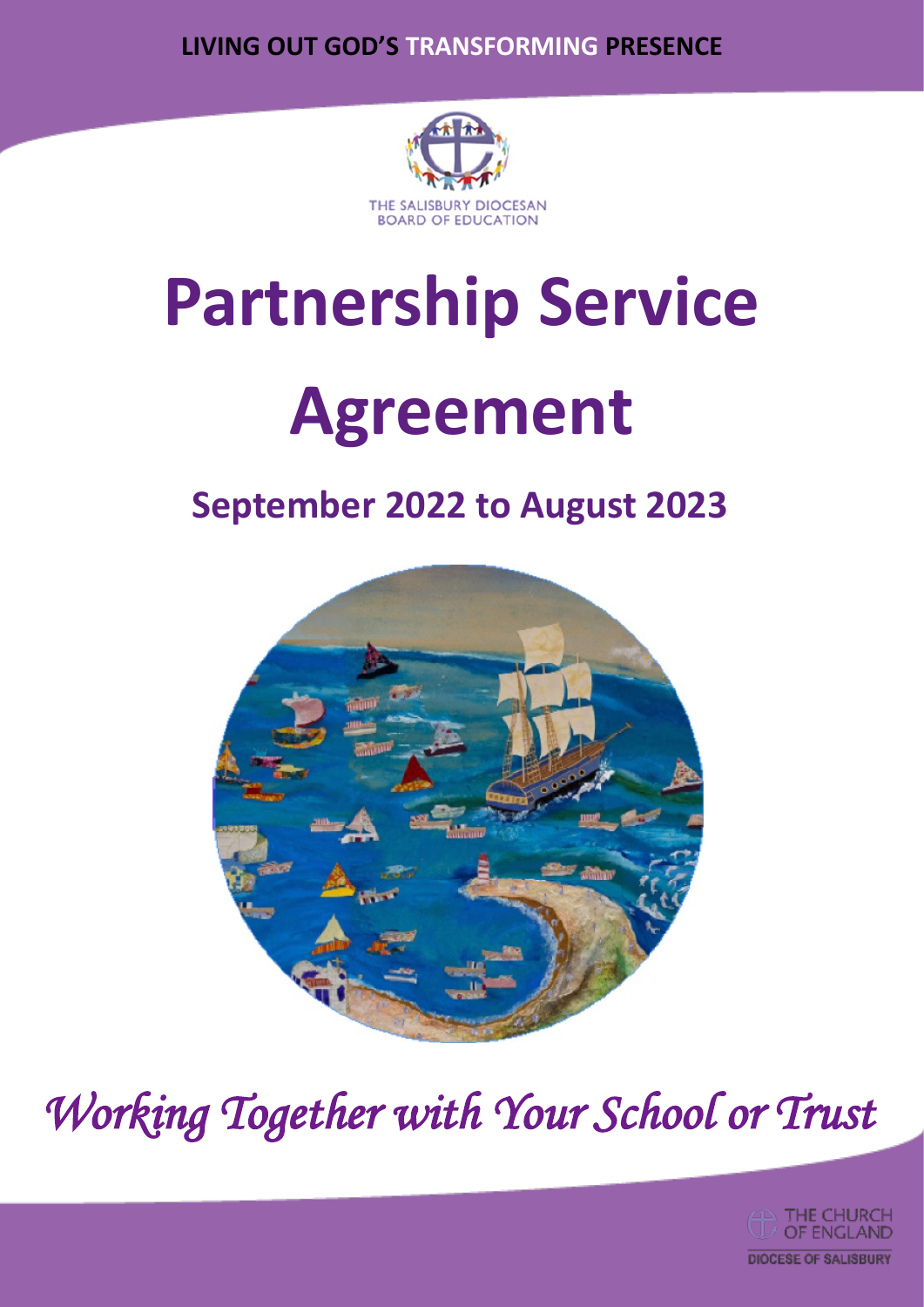

THE SALISBURY DIOCESAN BOARD OF EDUCATION

#### **Working Together with your School**

The SDBE are very pleased to warmly welcome you to our **Partnership Service Agreement (PSA)**, this document details our comprehensive offer to schools for 2022-23. We know how valuable schools find the provision of the PSA and this active and positive partnership has been identified through recent SIAMs inspections:

'*Salisbury Diocese provides valuable training and support across a full range of church school issues. Its input on spirituality is deeply appreciated by staff and helps to shape the school's approach to spiritual development*.'

'*The school also has a close relationship with the diocese. As a result, there is a clear strategic direction as a church school*.'

At the SDBE, we believe that our commitment to partnership working and our pledge to walk alongside you during this time of change in the educational landscape brings increased assurance, hope and enables even greater flourishing in your church school. With the government direction in education now widely shared, the SDBE have introduced a parallel programme of provision for schools in a multi academy trust family, this is named the **Programme for Church School Flourishing (PCSF)** details of this programme can be found **[here](https://youtu.be/kOtW-SHKZuE).** 

#### **As we walk alongside you we will gift the following provision:**

- **Representing you through strategic engagement** with the Education Office of the Church of England, Ofsted, DfE, RSC, LAs, Teaching School Alliances
- **Advice about school estate and the formation of new schools -** we have much experience in this area
- ◆ **Governance** strategic advice and administration support related to the appointment of Foundation Governors, Trustees and Members
- **SIAMS -** provision of a SIAMS Manager and the development of support to help you prepare for inspection and fulfilment as a church school
- ◆ **School / Academy / MAT Leader recruitment and induction** support before and during the recruitment process and a visit to the new leader once in post (Head of School, Headteacher, CEO)
- **MAT development / Academy conversion -** the provision of a mixed article MAT landscape enabling schools to join local MATs
- ◆ **Provision of Diocese of Salisbury Academy Trust (DSAT) a potential home for any church school**
- **Model Admissions Arrangements -** provided as a basis for your own policy. There is a statutory requirement for schools to consult on their admissions policy at least once every seven years
- **Strategic engagement with schools causing concern -** working with schools, MATs and education partners to better enable support for schools facing challenges
- **Work with Children and Young People in parishes & schools -** through the development of community hubs, to enable flourishing of children and young people
- **Support from our office-based Education Service Assistants**
- **Critical Incident Support -** from a telephone conversation to pastoral support on site
- **Provision of a Leavers Service -** in partnership with Salisbury Cathedral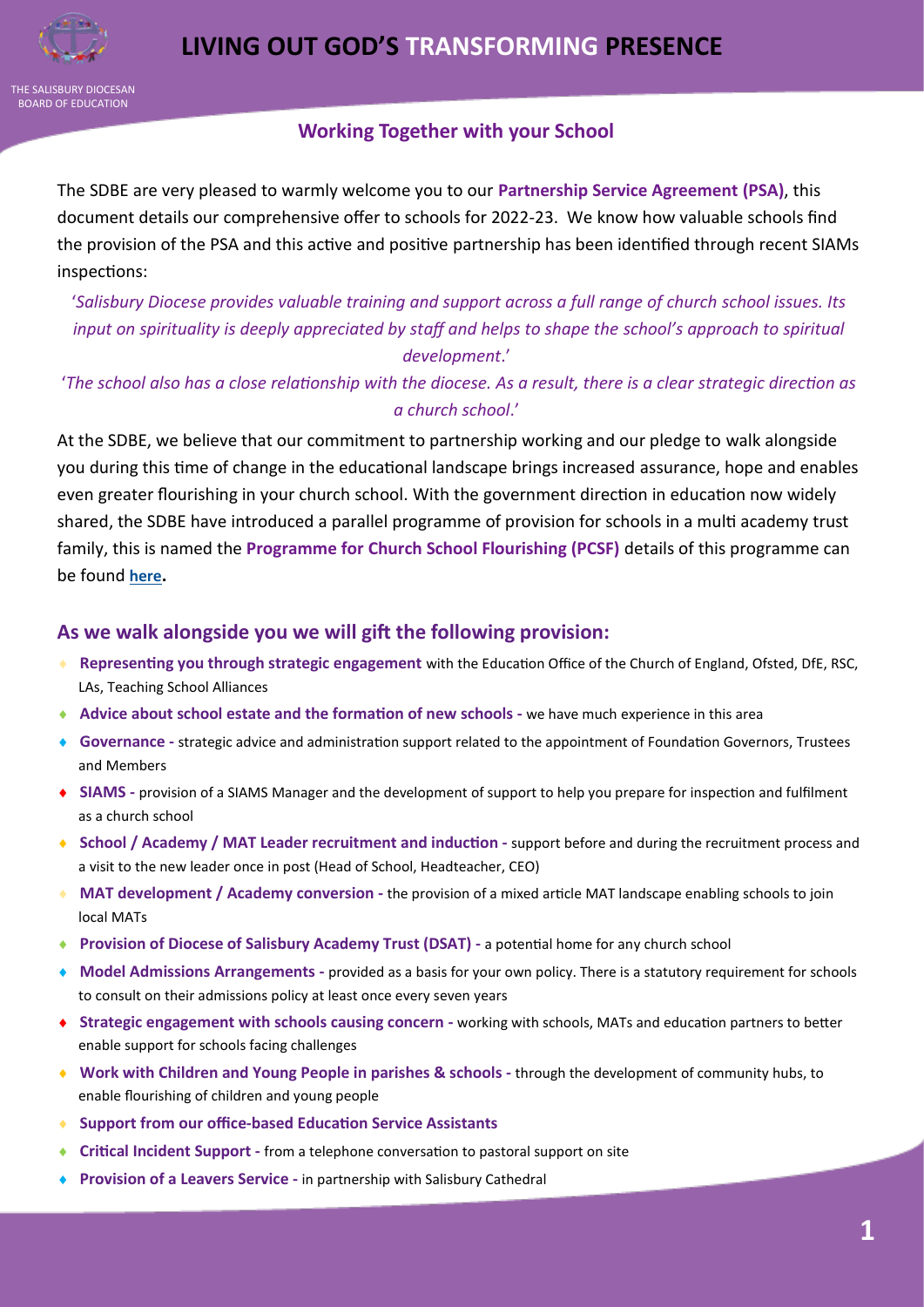THE SALISBURY DIOCESAN BOARD OF EDUCATION

### **The SDBE invites every church school to subscribe to**

## **the Partnership Service Agreement (PSA) at £575 +VAT and receive:**



**Please see separate documentation detailing all the available courses as part of the PSA Subscription at no extra cost**